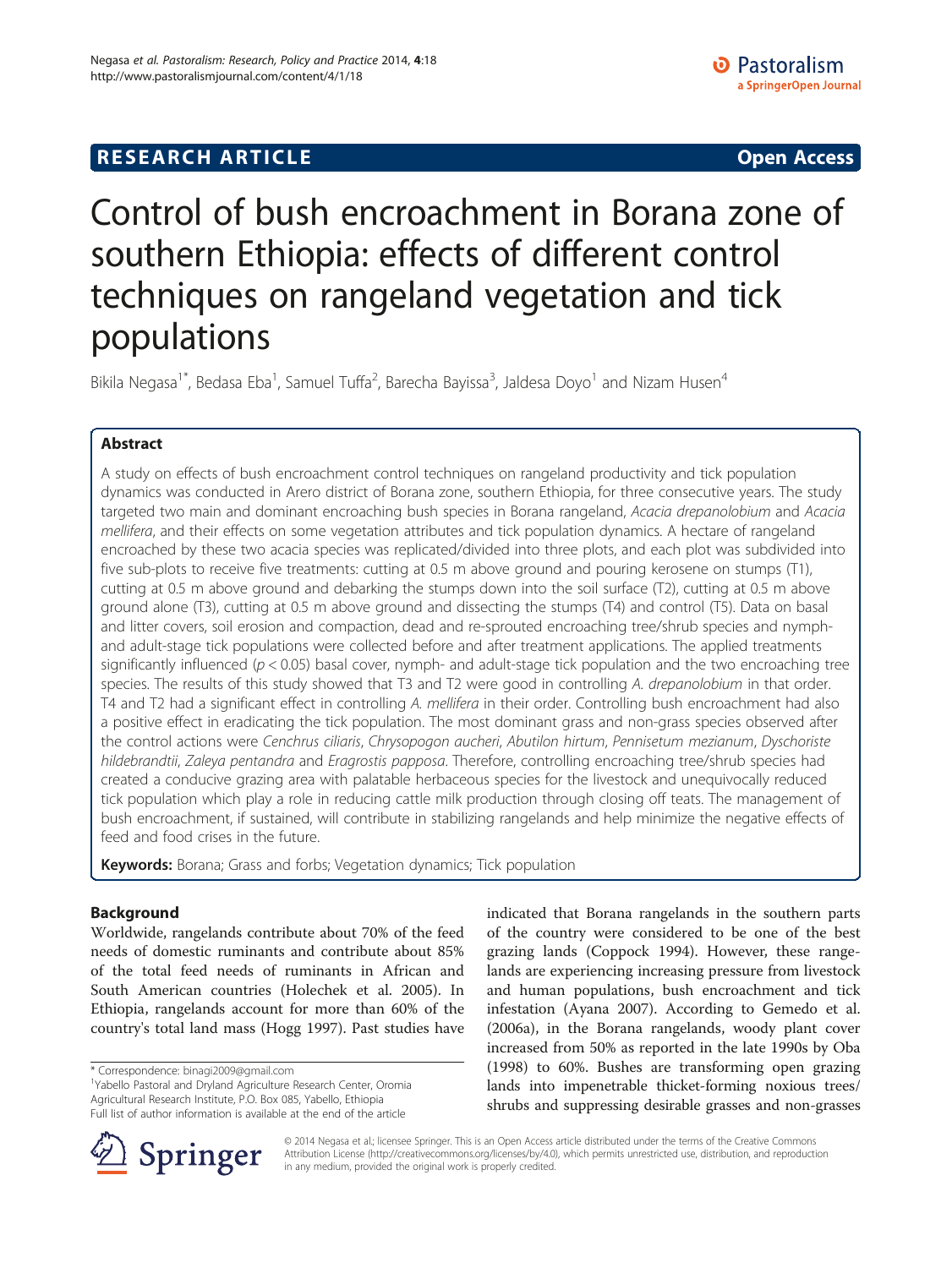through competition, thus becoming unsuitable for browsing and grazing (Tamene [1990\)](#page-6-0). Acacia species such as Acacia drepanolobium, Acacia reficiens and Acacia mellifera and Commiphora species are identified as the most encroaching species (Oba [1998](#page-6-0)). Oba et al. [\(2000](#page-6-0)) reported that bush encroachment in the Borana rangelands reduces livestock productivity and survival particularly during drought years, when forage scarcity is the greatest.

Furthermore, livestock production in Borana pastoral communities has been constrained by ticks. Ticks have a great importance in the production of animal diseases. Heavy infestation can cause direct production loses, apart from their role as vectors and potential reservoirs of infectious and often fatal East Coast fever (ECF). A survey of 560 milking cows in Borana in 1989 revealed that 15% of the cows' teats were closed off due to tick damage. This situation exacerbates the pastoralists' potential to secure their household food needs as milk is the predominant food for the pastoralists in the study area.

Therefore, this study was aimed to determine the response of herbaceous and woody vegetation to different bush control techniques and to assess the efficacy of controlling excessive tick loads in the rangelands.

# Materials and methods

## Study area

The study period elapsed between the hot dry season of 2008 and the main rainy season of 2011 in Arero district of Borana zone, southern Ethiopia, which is about 630 km south of the capital Addis Ababa. Land use in the Borana rangelands is largely communal, but crop cultivation and private enclosures appear to be increasing in recent decades (Coppock [1994\)](#page-5-0). In this extensive communal semi-arid rangeland of Borana, herbaceous plants are the major feed sources of grazers. The area has a bimodal pattern of rainfall, with the long rainy season between March and May and the short rainy season between September and November. Spatial and temporal variability in both the quantity and distribution of rainfall renders the area semi-arid, with an average annual rainfall ranging from 400 mm in the south to 600 mm in the north. The average temperature varies from 13.1°C to 25.2°C per annum (Coppock [1994](#page-5-0)). The site is dominated by black clay soils.

## Methods

Local community leaders and elders (pastoralists' representatives) who have a deep knowledge about the intended site were purposefully selected to take part in site selection. Meetings and discussions were held with government officials, local community leaders and elders to raise awareness on the objectives of the study. Through discussion, the community leaders and elders ranked A. drepanolobium

as the first and A. mellifera as the second most encroacher tree/shrub species in the study district (Figures [1](#page-2-0) and [2](#page-2-0)). Finally, based upon the consensus reached by the community, a land encroached predominantly by A. drepanolobium and A. mellifera was delineated for the planned activity.

A hectare of land encroached by A. drepanolobium and A. mellifera was divided into three plots. Each replication (plot) with an area of 33.33 m by 100 m was divided into five sub-plots, each with 20 m by 33.33 m ready to accommodate five treatments, namely cutting at 0.5 m above ground and pouring kerosene on the stumps T1, cutting at 0.5 m above ground and debarking the stumps down into the soil surface T2, cutting at 0.5 m above ground alone T3, cutting at 0.5 m above ground and dissecting the stumps T4 and no cutting T5.

Data on basal and litter covers, soil erosion and compaction, tick population dynamics and standing A. drepanolobium and A. mellifera were collected before treatment application. Data collections on tick population dynamics, basal and litter covers and soil erosion and compaction were carried out on the third year after treatment application. However, data on dead and re-sprouted A. drepanolobium and A. mellifera were collected on the first year after treatment application. The percentage basal and litter covers and estimated soil erosion and compaction were obtained by randomly throwing five  $0.5 \text{ m} \times 0.5 \text{ m}$  quadrats within each sub-plot. Tick population was determined by dragging a transect cloth of 3  $m \times 2$  m over the subplots, and then ticks attached to the cloth were counted separately according to their growth stage as nymph and adult. Percentage basal and litter covers were estimated using visual assessment in each quadrat. Soil compaction percentage was estimated by assessing the degree of inserting any sharpened materials (sharpened trees were used in this study) into the soil in each quadrat. The assessment of soil erosion was based on the method described by Baars et al. [\(1997\)](#page-5-0). The values in percentage given are as follows: no soil movement (0% to 15%), slight sand mulch (16% to 30%), slope-sided pedestals (31% to 45%), steep-sided pedestals (46% to 60%), pavements (61% to 75%) and gullies (76% to 100%).

Data were analysed using SAS (SAS Institute [2002](#page-6-0)) software, and Tukey's studentized range (HSD) tests were used for *post hoc* multiple comparisons of means.

### Results and discussion

## Response of A. drepanolobium and A. mellifera to treatments

Stump death of A. drepanolobium was highest for T2 (cutting at 0.5 m above ground and debarking) (36.4%). However, stump death of A. mellifera was highest for T4 (cutting at 0.5 m above ground and dissecting) (69.5%). However, we observed during the experiment that T3 was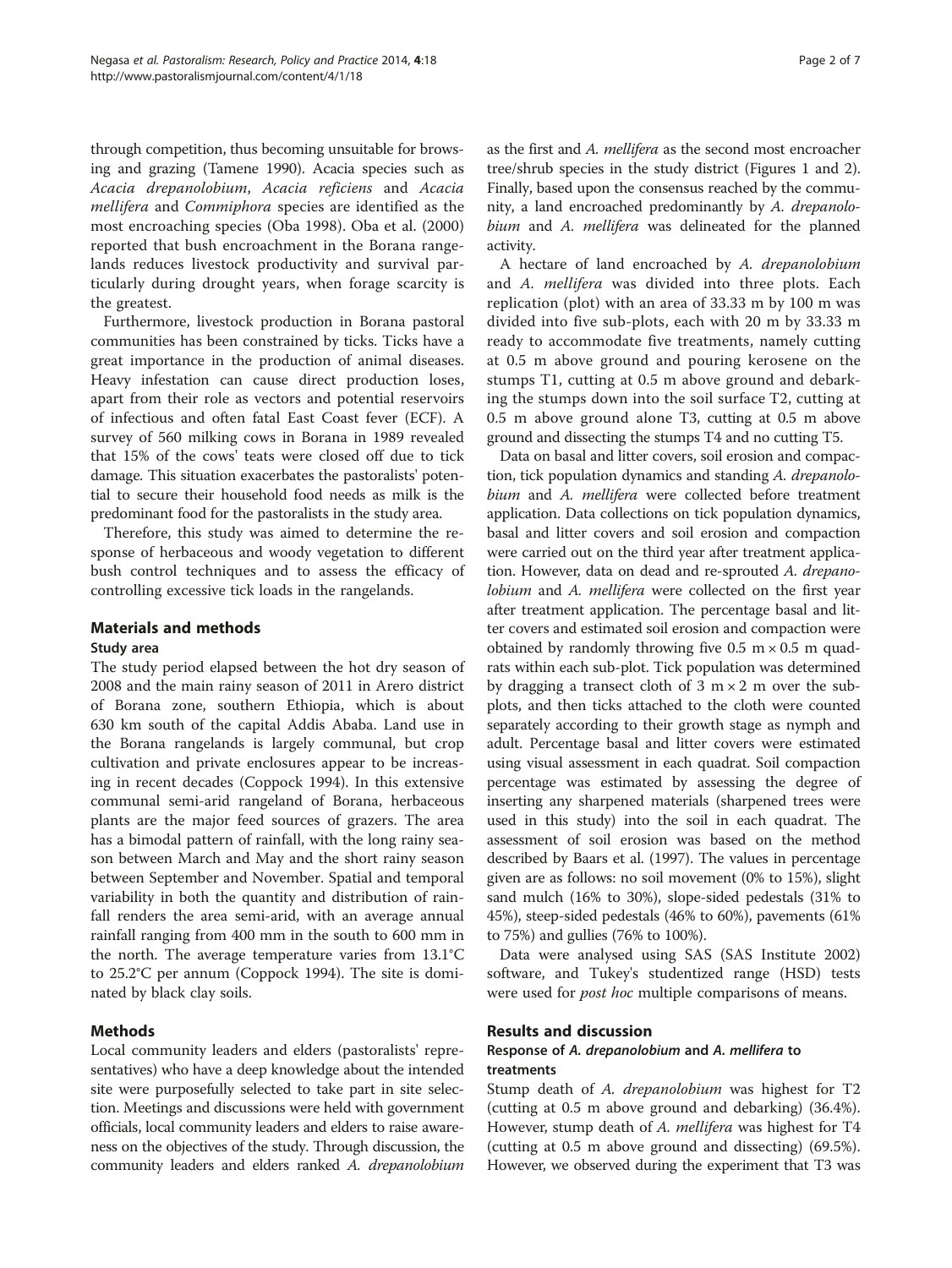

<span id="page-2-0"></span>

effective only on aged A. drepanolobium rather than on the juveniles, and hence, the level of vulnerability might be related to tree sizes and stage of growth (Oba [1990;](#page-6-0) Pinard et al. [1999](#page-6-0); Clark and Wilson [2001\)](#page-5-0). A similar finding in Burkina Faso (Sawadogo et al. [2002\)](#page-6-0) showed that probability of mortality among woody species is greatest immediately after disturbance. Almost total death was recorded for thoroughly debarked stumps of A. mellifera and A. drepanolobium. Overall, dead stumps of A. mellifera was 32.3%, which was higher than dead stumps of A. drepanolobium (19.4%), showing that A. mellifera was more susceptible to the applied treatments than A. drepanolobium (Table [1](#page-3-0)). Previous studies (e.g. Vesk [2006\)](#page-6-0) have indicated that woody species have different strategies for survival.

# Effects of treatments on soil erosion and compaction and on tick population

Soil compaction was decreased from 52.9% pre-control to 44.1% after the control actions. During the same time, soil erosion was also decreased from 13.4% pre-control

to 10.1% after the control actions (Table [2](#page-3-0)). The reductions in soil erosion and compaction might be due to the increment in basal cover by 15.9% and litter cover by 8.4%. Hence, erosion losses are minimized and large quantities of root and aboveground biomass are returned to the soil. This in turn increases water infiltration rates into the soil and decreases runoff (Jiang et al. [1996](#page-5-0)). The importance of soil cover in reducing soil erosion has been shown, for example, by Becher [\(2003\)](#page-5-0). Besides, reduction in soil erosion and soil compaction could be explained by complete removal of bush density normally accompanied by an increase in herbaceous production and desirable shifts in herbaceous species composition (Archer [1990](#page-5-0); Ward [2005](#page-6-0); Gemedo et al. [2006b\)](#page-5-0), mainly due to zero or less competition for available soil water, nutrient and light.

# Bush control effects on vegetation structure and basal and litter covers

Out of all herbaceous species identified, the number of grass species and forbs (non-grass species) was 16 and



Figure 2 Acacia mellifera with no grass under its bunch-type canopy after the main rainy season.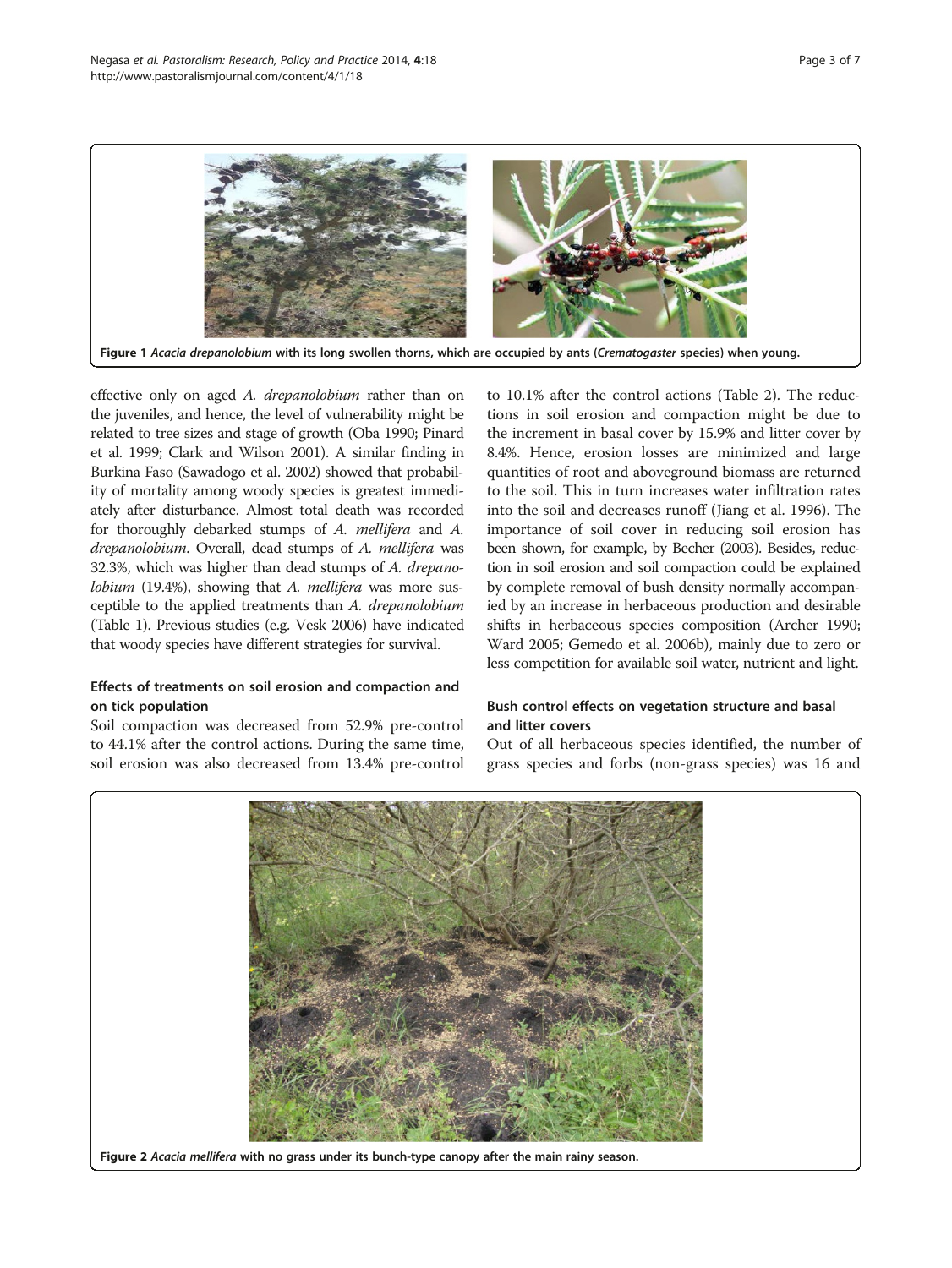| <b>Treatments</b> | <b>Basal</b><br>cover (%) | Litter<br>cover (%) |       | Soil erosion (%) Soil compaction (%) | Nymph-stage<br>tick/ha | Adult-stage<br>tick/ha | Dead A.<br>drepanolobium (%) | Dead A.<br>mellifera (%) |
|-------------------|---------------------------|---------------------|-------|--------------------------------------|------------------------|------------------------|------------------------------|--------------------------|
|                   | 54 bc                     | 31.7a               | 9.3a  | 45.0a                                | 5.555.6 d              | 555.6 b                | 17.4 <sub>b</sub>            | 33.3 ab                  |
| 2                 | 55 bc                     | 30.7a               | 10.7a | 40.0a                                | 13.888.9 b             | 2,777.8 a              | 36.4a                        | 39.3 ab                  |
| 3                 | 71.7 a                    | 34.0a               | 10.0a | 43.0a                                | 10.555.6 bc            | 3,888.9 a              | 24.3 ab                      | 19.4 ab                  |
| $\overline{4}$    | 61.3ab                    | 33.3a               | 11.3a | 53.0a                                | 8.888.9 cd             | 3,333.3 a              | 19.1 <sub>b</sub>            | 69.5 a                   |
| 5                 | 46.7 c                    | 23.3a               | 9.3a  | 39.3a                                | 22.222.2 a             | 3,888.9 a              | 0.0 c                        | 0.0 <sub>b</sub>         |
| Overall mean      | 57.7                      | 30.6                | 10.1  | 44.1                                 | 12,222.2               | 2,888.9                | 19.4                         | 32.3                     |
| ±SE               | 4.1                       | 3.8                 | 1.1   | 5.9                                  | 1.138.5                | 621.1                  | 3.3                          | 14                       |
| CV(% )            | 12                        | 21.7                | 19.3  | 23.3                                 | 16.1                   | 37.2                   | 29.3                         | 75.1                     |
| $R^2$             | 0.72                      | 0.55                | 0.23  | 0.34                                 | 0.94                   | 0.78                   | 0.89                         | 0.65                     |

<span id="page-3-0"></span>Table 1 Effects of treatments on different parameters after treatment application

Key: Means in the same column followed by the same letter were not significantly different ( $p > 0.05$ ).

16, respectively. In total, we recorded 3 annual and 13 perennial grass species after the control actions. The high proportion in perennial grass species might be attributed to the removal of encroaching tree/shrub species which have had a negative impact on the perennial grass species through competing for nutrients, water and light. Over the same time, 10 perennial and 6 annual non-grass species were identified. Forage desirability was grouped into classes by livestock preferences, based on the elder pastoralists' assessments; they categorized forage plants into 'highly desirable', 'desirable', 'partly or less desirable' and 'not desirable' (Table [3\)](#page-4-0). The 'highly desirable' forages are highly selected by livestock and given preference during grazing. 'Desirable' forages are those which occur in rangeland in good condition and increase with moderate overgrazing. 'Less desirable' forages are those which increase with severe overgrazing. 'Not desirable' forages are those which are not preferred/edible completely by livestock species. According to the elder pastoralists' assessments, the existence of highly desirable and desirable forages indicates good rangeland quality while the existence of less desirable and not desirable forages indicates poor quality. Results in the study site were that 56.25%, 37.5%, 6.25% and 0% of the grass species were highly desirable, desirable, less desirable and not desirable by livestock species, respectively (Table [3](#page-4-0)).

Forbs (non-grass species) varied in abundance from as low as 0.4% to as high as 11.6%. In addition, 6.25%, 18.75%, 56.25% and 18.75% of the non-grass species were assessed as highly desirable, desirable, less desirable and not desirable by livestock species, respectively.

Basal cover was significantly increased from 41.8% before the control actions to  $57.7 \pm 4.1$  after the control actions (Tables 1 and 2). The high basal cover in the study area could be associated with reduced soil erosion by 3.3% and reduced encroaching tree species densities which created a conducive environment for recruiting new grass species. Furthermore, canopy gaps created by tree/shrub removal are expected to result in increased herbaceous cover, diversity and abundance due to reduced competition for water and nutrients as well as increased availability of light (Casado et al. [2004](#page-5-0)). In line with this finding, Karuaera ([2011](#page-5-0)) found that nonencroached sites had a higher grass cover than the bush-encroached sites.

Litter cover was increased from  $22.2\% \pm 3.7\%$  before the control actions to  $30.6\% \pm 3.8\%$  after the control actions that might be attributed to the increment in basal cover percentage and the newly introduced grasses after the control actions specially Digitaria naghellensis, Sporobolus pellucidus, Bothriochloa insculpta and Heteropogon contortus. These grasses are very important livestock

Table 2 Mean difference value of parameters between before and after the control actions

| <u>iwwie = incum uniciality funus of purunceers wetheen weivie unu uiter the control uttions</u> |                     |                      |                   |                       |                      |                       |  |  |
|--------------------------------------------------------------------------------------------------|---------------------|----------------------|-------------------|-----------------------|----------------------|-----------------------|--|--|
| <b>Parameters</b>                                                                                |                     | Overall mean         |                   |                       |                      |                       |  |  |
|                                                                                                  |                     |                      |                   | 4                     |                      | difference            |  |  |
| Basal cover (%)                                                                                  | $13.3^{\circ}$      | 10.3 <sup>a</sup>    | 20 <sup>a</sup>   | $16.6^a$              | $19.4^{\circ}$       | 15.9 <sup>a</sup>     |  |  |
| Litter cover (%)                                                                                 | 6.4 <sup>a</sup>    | 4.7 <sup>a</sup>     | 18.7 <sup>a</sup> | 7.6 <sup>a</sup>      | 4.6 <sup>a</sup>     | 8.4 <sup>a</sup>      |  |  |
| Soil erosion (%)                                                                                 | $2.4^b$             | 3.0 <sup>b</sup>     | $5.7^{b}$         | 4.0 <sup>b</sup>      | $1.4^b$              | 3.3 <sup>b</sup>      |  |  |
| Soil compaction (%)                                                                              | $9.7^{b}$           | $12.3^{b}$           | $7.3^{b}$         | $117^{b}$             | 3 <sup>b</sup>       | 8.8 <sup>b</sup>      |  |  |
| Number of nymph-stage tick/ha                                                                    | 15,000 <sup>b</sup> | 7,222.2 <sup>b</sup> | $10.555.5^{b}$    | 12.777.8 <sup>b</sup> | 6.666.7 <sup>b</sup> | 10,444.5 <sup>b</sup> |  |  |
| Number of adult-stage tick/ha                                                                    | $1.666.6^{\rm b}$   | $2,222.2^b$          | $1.111.1^{b}$     | $2.777.8^{b}$         | 1.111.1 <sup>a</sup> | $1,333.3^{b}$         |  |  |

Key: <sup>a</sup>lncreased mean value when after treatment application mean value was subtracted from before treatment application mean value. <sup>b</sup>Decreased mean value when after treatment application mean value was subtracted from before treatment application mean value.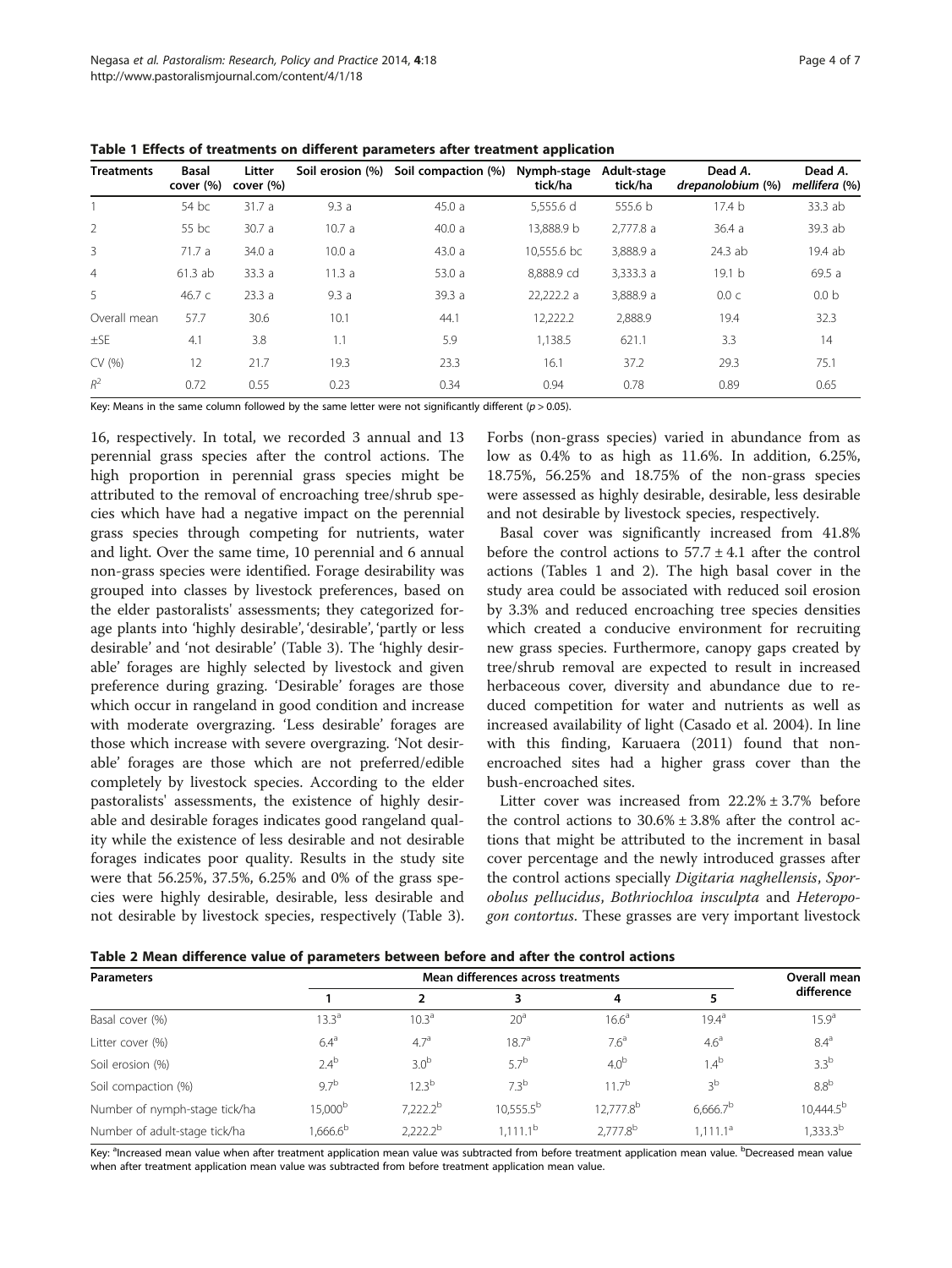<span id="page-4-0"></span>Table 3 Overall grass and non-grass species recorded in the study district

| Scientific name           | Vernacular name  | Growth form | <b>Desirability</b> | Life form | Frequency (%) |
|---------------------------|------------------|-------------|---------------------|-----------|---------------|
| Dyschoriste hildebrandtii | Gurbii gaalaa    | Non-grass   | Less desirable      | Perennial | 11.6          |
| Cenchrus ciliaris         | Mata guddeessa   | Grass       | Highly desirable    | Perennial | 8.9           |
| Heteropogon contortus     | Seerricha        | Grass       | Highly desirable    | Perennial | 8.5           |
| Dactyloctenium species    | Qabattee         | Grass       | Highly desirable    | Perennial | 6.9           |
| Chrysopogon aucheri       | Alaloo           | Grass       | Highly desirable    | Perennial | 6.2           |
| Pennisetum mezianum       | Ogondhichoo      | Grass       | Desirable           | Perennial | 6.2           |
| Eragrostis papposa        | Saamphilee       | Grass       | Desirable           | Annual    | 5.4           |
| Solanum schimperianum     | Hiddii gixii     | Non-grass   | Less desirable      | Perennial | 3.9           |
| Cynodon dactylon          | Saardoo          | Grass       | Highly desirable    | Perennial | 3.5           |
| Abutilon hirtum           | Gurbii daalattii | Non-grass   | Less desirable      | Perennial | 3.1           |
| Tagetes minuta            | Sunkii           | Non-grass   | Less desirable      | Annual    | 2.7           |
| Chloris roxburghiana      | Hiddoo luucolee  | Grass       | Highly desirable    | Perennial | 2.7           |
| Oxygonum sinuatum         | Mogorree         | Non-grass   | Desirable           | Annual    | 2.3           |
| Digitaria naghellensis    | Ilmoo gorrii     | Grass       | Highly desirable    | Perennial | 2.3           |
| Sporobolus pellucidus     | Salaqoo          | Grass       | Desirable           | Perennial | 2.3           |
| Digitaria milanjiana      | Hiddoo           | Grass       | Highly desirable    | Perennial | 2.3           |
| Xerophyta humilis         | Areedoo          | Grass       | Desirable           | Perennial | 1.9           |
| Helichrysum glumaceum     | Darguu           | Non-grass   | Not desirable       | Perennial | 1.9           |
| Commelina africana        | Qaayyoo          | Non-grass   | Highly desirable    | Annual    | 1.9           |
| Chlorophytum gallabatense | Miirtuu          | Non-grass   | Not desirable       | Annual    | 1.9           |
| Indigofera volkensii      | Gurbii hoolaa    | Non-grass   | Less desirable      | Perennial | 1.6           |
| Pupalia lappacea          | Hangarree        | Grass       | Less desirable      | Annual    | 1.6           |
| Eragrostis capitulifera   | <b>Biilaa</b>    | Grass       | Desirable           | Perennial | 1.6           |
| Rhynchosia ferruginea     | Kalaalaa         | Non-grass   | Desirable           | Annual    | 1.2           |
| Cyperus species           | Saattuu          | Grass       | Desirable           | Annual    | 1.2           |
| Bothriochloa insculpta    | Luuccolee        | Grass       | Highly desirable    | Perennial | 0.8           |
| Alakuu ajoo (not known)   | Alakuu ajoo      | Non-grass   | Not desirable       | Annual    | 0.4           |
| Psydrax schimperiana      | Gaalee           | Non-grass   | Less desirable      | Perennial | 0.4           |
| Abutilon species          | Gurbii re'ee     | Non-grass   | Less desirable      | Perennial | 0.4           |
| Solanum somalense         | Hiddii gaagee    | Non-grass   | Less desirable      | Perennial | 0.4           |
| Lantana rhodesiensis      | Midhaan durbaa   | Non-grass   | Less desirable      | Perennial | 0.4           |
| Mixixiqaa (not known)     | Mixixigaa        | Non-grass   | Desirable           | Perennial | 0.4           |

feed resources in the rangeland ecosystem. This finding indicated that grass diversity is negatively correlated with woody plant density which is in accordance with Abule et al. [\(2007](#page-5-0)). The increase in density of woody plants beyond a critical density suppresses herbaceous growth and its production in semi-arid ecosystems (Richter et al. [2001\)](#page-6-0).

A significant difference  $(p < 0.05)$  among treatments was noticed for the mean number of nymph-stage tick population per hectare. Accordingly, nymph-stage tick population per hectare was reduced significantly from 22,666.7 pre-control to 12,222.2 after control actions (Table [1](#page-3-0)). Likewise, the number of adult-stage tick population per hectare was reduced from 22,666.7 before the control actions to 2,888.9 after the control actions. The highest reduction in number of nymph-stage tick per hectare was noticed for T1 (cutting at 0.5 m above ground and applying kerosene) that reduced by 15,000 ha−<sup>1</sup> . This might be due to the inability of the nymph-stage ticks to withstand the unpleasant odour of kerosene gas over the plot. The study results suggest that A. mellifera and A. drepanolobium encroachment provides a conducive environment for the survival of ticks which is in line with Bertrand and Wilson [\(1996\)](#page-5-0) who reported that ticks in open fields suffered higher mortality rates than those in canopied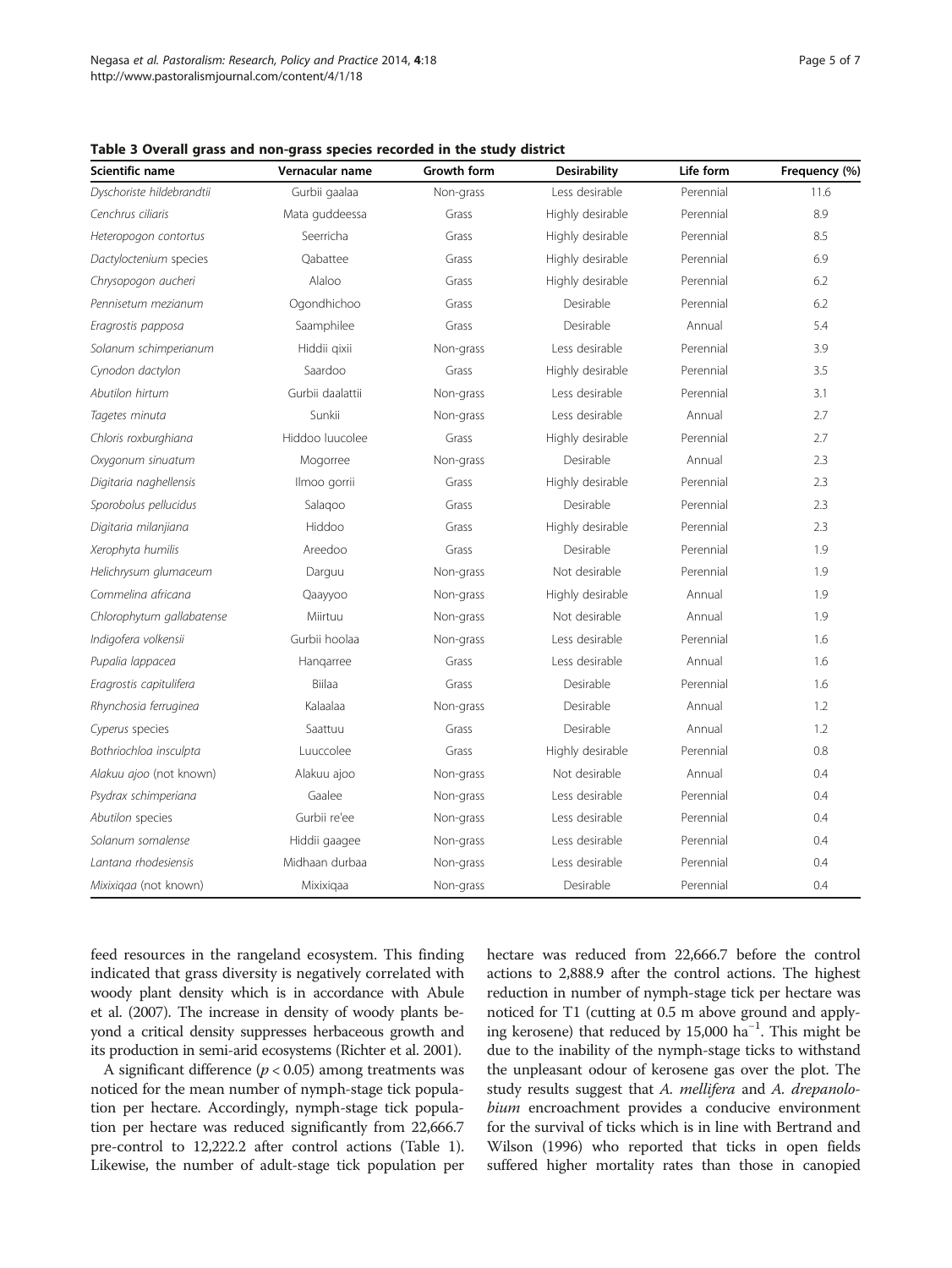<span id="page-5-0"></span>habitats. A previous study by Scott and Jeffrey [\(2010](#page-6-0)) found that adult tick density was positively correlated with percent coverage of live Japanese barberry. Adult-stage tick density was increased by 1,111.1 ha<sup> $-1$ </sup> after the control actions only in the control plot (T5) probably due to their ability to escape from the plots that were cleared off encroaching trees/shrubs species to the plots that were untouched, i.e. T5 (no treatment application) (Table [1](#page-3-0)). Overall, the density of nymph- and adult-stage tick population per hectare was decreased by 30% and 18.8%, respectively, due to the control actions. This implies that controlling encroaching tree/shrub species has also contributed in the reduction of tick density which had a negative impact on the milk yield by the livestock species via closing off teats.

## Conclusion and recommendation

The study aimed to test controls for bush encroachment, an important factor hampering livestock production and improved living standards of the Borana pastoralist community. The grazing system of the Borana plateau has become increasingly unsuitable in recent decades due to range degradation in the form of woody plant encroachment. The widespread use of different bush control techniques would serve to stabilize forage supply in these semi-arid rangelands by improving overall forage production in drought years. According to our results, T2 and T4 were effective in controlling A. drepanolobium and A. mellifera, respectively. Changes in vegetation structure from thicket-forming bush encroachment to open grasslands have recruited herbaceous biomass and plant biodiversity and reduced the tick population, which has a positive impact on the rangeland ecosystem, livestock production and livelihoods of the pastoral communities. This agrees with studies by Richter et al. ([2001](#page-6-0)), Briske et al. (2003) and Abule et al. (2007).

Responses of individual encroaching woody species to the different control methods have important implications for management, conservation policy and public education, which in the future should be promoted through pastoralist participatory research and extension. Controlling encroaching tree/shrub species also contributed in the reduction of tick density which has a negative impact on the milk yield by the livestock species via closing off teats. The management of bush encroachment, if sustained, will contribute in stabilizing rangelands, livestock productivity and pastoralist livelihoods and help minimize the negative effects of feed and food crises in the future.

#### Competing interests

The authors declare that they have no competing interests.

#### Authors' contributions

BN carried out the field data collection, analysed the data and wrote the paper. BE was involved in the data collection and revised and edited the manuscript. ST revised and edited the manuscript. BB carried out the data

collection and revised and edited the manuscript. JD was involved in the data collection. NH was involved in the data collection. All authors read and approved the final manuscript.

#### Acknowledgements

The authors wish to thank Oromia Agricultural Research Institute-Yabello Pastoral and Dryland Agriculture Research Center for providing financial support and the Animal Feed Resources and Rangeland Management Research Team staff for collecting good-quality data.

#### Author details

<sup>1</sup>Yabello Pastoral and Dryland Agriculture Research Center, Oromia Agricultural Research Institute, P.O. Box 085, Yabello, Ethiopia. <sup>2</sup>Department of Agro-ecology in the Tropics and Subtropics, University of Hohenheim, Garben str. 13, 70599 Stuttgart, Germany. <sup>3</sup>Ambo University, P.O. Box 03 Ambo, Ethiopia. <sup>4</sup>Department of Agricultural Economics, University of Hohenheim, Stuttgart, Germany.

#### Received: 28 September 2014 Accepted: 10 October 2014 Published online: 25 November 2014

#### References

- Abule, E., H.A. Snyman, and G.N. Smit. 2007. Rangeland evaluation in the Middle Awash valley of Ethiopia: III. Relationships among soil and vegetation variables. Journal of Arid Environments 70: 293–303.
- Archer, S. 1990. Development and stability of grass/woody mosaics in a subtropical savanna parkland, Texas, USA. Journal of Biogeography 17: 453–462.
- Ayana, A. 2007. The dynamics of savanna ecosystems and management in Borana, southern Ethiopia. A PhD Thesis, Norwegian University of Life Sciences, Noragic. 183 pp.
- Baars, R.M.T., E.C. Chileshe, and D.M. Kalokoni. 1997. Technical notes: Range condition in high cattle density areas in the Western Province of Zambia. Tropical Grasslands 31: 569–573.
- Becher, H. H. 2003. Estimating soil loss due to erosion by water or wind. Field assessment of soil quality (resources management). Chair of Soil Science, Göttingen.
- Bertrand, M.R., and M.L. Wilson. 1996. Microclimate-dependent survival of unfed adult Ixodes scapularis (Acari:Ixodidae) in nature: Life cycle and study design implications. Journal of Medical Entomology 33: 619–627.
- Briske, D.D., S.D. Fuhlendorf, and F.E. Smeins. 2003. Vegetation dynamics on rangelands: A critique of the current paradigms. Journal of Applied Ecology 40: 601–614.
- Casado, M.A., I. Castro, L. Ramirez-Sanz, M. Costa-Tenorio, J.M. de Miguel, and F.D. Pineda. 2004. Herbaceous plant richness and vegetation cover in Mediterranean grasslands and shrublands. Plant Ecology 170: 83–91.
- Clark, D.L., and M.V. Wilson. 2001. Fire, mowing and hand removal of woody species in restoring a native wetland prairie in the Willamette Valley of Oregon. Wetlands 21: 135–144.
- Coppock, D.L. 1994. The Borana plateau of southern Ethiopia: Synthesis of pastoral research, development and change, 1980–1991, 418. Addis Ababa, Ethiopia: ILC (International Livestock Center for Africa).
- Gemedo, D.T., L.M. Brigitte, and I. Johannes. 2006a. Encroachment of woody plants and its impact on pastoral livestock production in the Borana lowlands, southern Oromia, Ethiopia. East African Wild Life Society, African Journal of Ecology 44: 237–246.
- Gemedo, D.T., B.L. Maass, and J. Isselstein. 2006b. Rangeland condition and trend in the semiarid Borana lowlands, southern Oromia, Ethiopia. African Journal of Range and Forage Science 23: 49–58.
- Hogg, R. 1997. Pastoralists, ethnicity, and the state in Ethiopia. London: Haan Publishing.
- Holechek, J.L., R.D. Pieper, and C.H. Herbel. 2005. Range management principles and practices, 5th ed. Upper Saddle River, NJ, USA: Pearson Prentice Hall. 321.
- Jiang, Z., Z. Wang, and Z. Liu. 1996. Quantitative study on spatial variation of soil erosion in a small watershed in the loess hilly region. Journal of Soil Erosion and Soil and Water Conservation 2: 1–9. in Chinese, with English abstract.
- Karuaera, N. A. G. 2011. Assessing the effects of bush encroachment on species abundance, composition and diversity of small mammals at the Neudamm Agricultural Farm, Khomas Region, Namibia. MSc. Thesis, University of Namibia and Humboldt-universitat Zu Berlin, 136 pp.